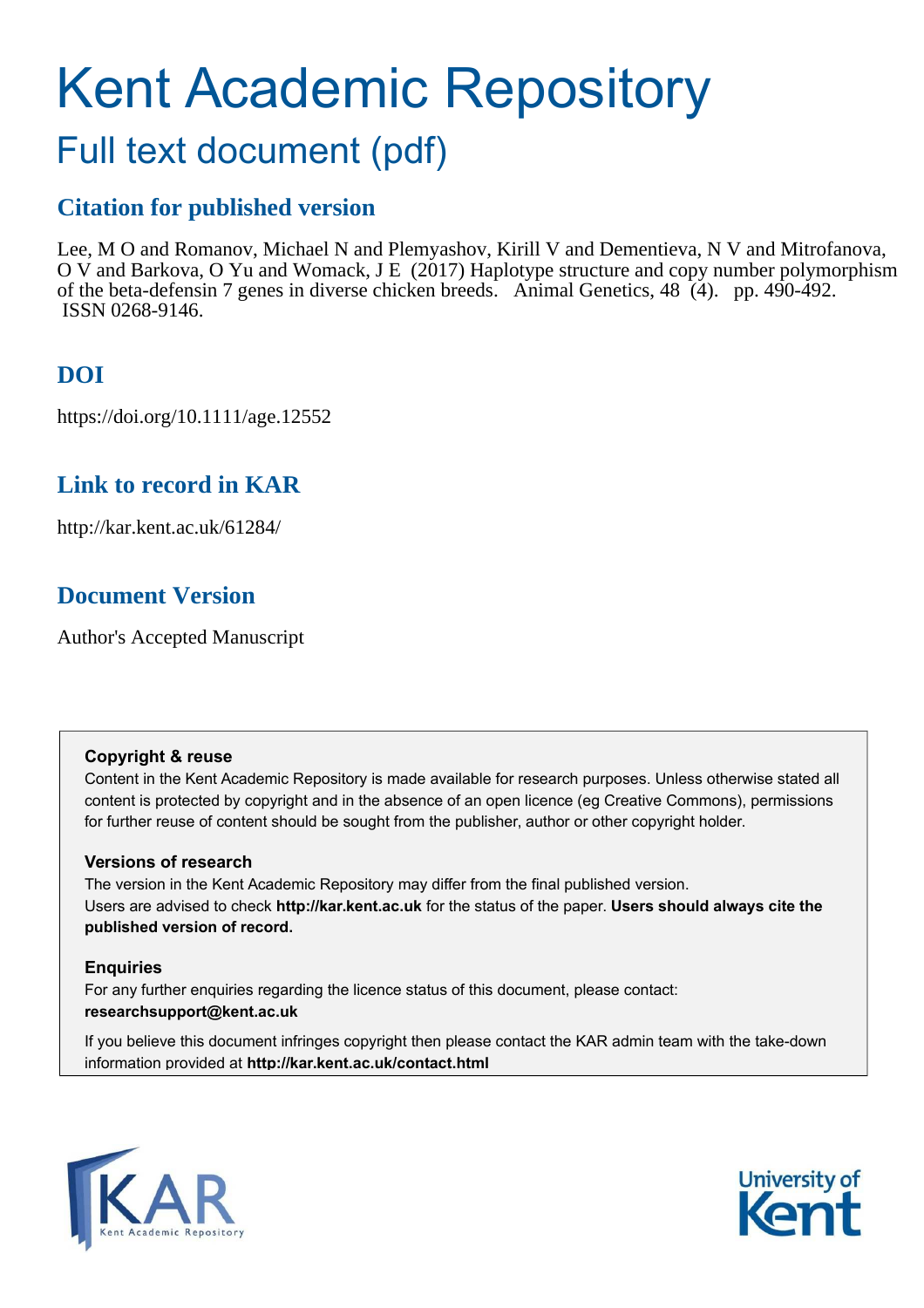ANIMAL GENETICS

SHORT COMMUNICATION

## Haplotype structure and copy number polymorphism of the beta-defensin 7 genes in diverse chicken breeds

M. O. Lee\*, M. N. Romanov<sup>†</sup>, K. V. Plemyashov<sup>‡</sup>, N. V. Dementieva<sup>‡</sup>, O. V. Mitrofanova<sup>‡</sup>, O. Y. Barkova<sup>‡</sup> and J. E. Womack\*

\*Department of Veterinary Pathobiology, Texas A & M University, College Station, 77843 TX, USA. † School of Biosciences, University of Kent, CT2 7NJ Canterbury, UK. <sup>‡</sup>Russian Research Institute of Farm Animal Genetics and Breeding (RRIFAGB), Pushkin, 196601, St. Petersburg, Russia.

**Summary** Beta-defensins is a family of avian peptides related to the innate immune system. Copy number variation was recently reported for the avian beta-defensin 7 gene (AvBD7) between the highly inbred Leghorn and Fayoumi lines. Here, we examined copy number variants in 35 different chicken breeds and found that 31 of them have at least the same representation of the duplicated  $AvBD7$  allele. We also found haplotypes upstream of the  $AvBD6$  regions that are strongly linked to the AvBD7 duplication. We observed a strong linkage disequilibrium spanning of the upstream region of the AvBD6 gene, with two SNPs being flanking markers to detect duplication of the AvBD7.

Keywords copy number variants, haplotype, linkage disequilibrium, poultry breeds

Defensins comprise a family of short cationic peptides involved in host defense, immunomodulation and reproduction. Evolutionary studies suggest that the formation of defensin gene families resulted from ancient gene duplication followed by positive selection and diversification (Stuart et al. 2012). Although vertebrates have the three defensin subfamilies ( $\alpha$ -,  $\beta$ - and  $\theta$ ), birds have only betadefensins (Xiao et al. 2004). The chicken genome encodes a total of 14 avian beta-defensins that are clustered on chromosome 3 (Xiao et al. 2004; Lynn et al. 2007). We recently reported copy number variation of AvBD7 between the highly inbred Leghorn and Fayoumi lines and among multiple breeds of chickens (Lee et al. 2016). Briefly, a tandem duplication of AvBD7 occurred on GGA3 at 107 900 788 and 107 904 653 bp and generated two different AvBD7genes, AvBD7b and AvBD7c (KY427055 and KY427056), and a resulting chimeric promoter, which appears to result from gene conversion followed by nonallelic homologous recombination (Fig. 1a).

Copy number variants (CNVs) are important in terms of understanding phenotypic diversity and evolutionary adaptation in animals and plants. Because of this phenotypic significance, there were attempts to find single

Accepted for publication 23 January 2017

nucleotide polymorphisms (SNPs) that are in high linkage disequilibrium (LD) with CNVs (Moffatt et al. 2000; Schrider & Hahn 2010). However, most studies have found that CNVs are not often in strong LD with flanking markers. This can be explained by duplication events that place paralogous sequences far apart, leading to their changed genomic location (Schrider & Hahn 2010). On the other hand, the tandem duplication of AvBD7 occurred within an 8-kb span, and this region contains  $5'$  and  $3'$ flanking sequences that are associated with gene regulation. To investigate haplotypes in the AvBD7 duplicated regions and also to examine effects of duplicated copy of AvBD7 on structural change of flanking genes, we sequenced the  $5'$  flanking region of  $AvBD6$  in the present study. To expand our knowledge of the genetic distribution of the AvBD7 duplication and related AvBD6 upstream sequence variants, we examined a set of 35 unrelated chicken breeds, including a total of 349 individuals (Table 1), and here we report the AvBD7 haplotype structure and copy number polymorphism found.

A pair of primers (PF3 and PR1) located at the apparent boundaries of the duplicated AvBD7 region was used to amplify the duplicated junction (Fig. 1a) (Lee et al. 2016). This PCR screening indicated that all examined breeds have some duplicated copies of AvBD7, except for the Campine Silver Penciled, in which only three individuals were available for analysis, Plymouth Rock Barred, Red Junglefowl (RJF) and Leghorn Ghs-6 line (Table 1). Real-time qPCR analysis combined with sequencing analysis

Address correspondence

J. E. Womack, Department of Veterinary Pathobiology, Texas A & M University, College Station, TX, USA. E-mail: jwomack@cvm.tamu.edu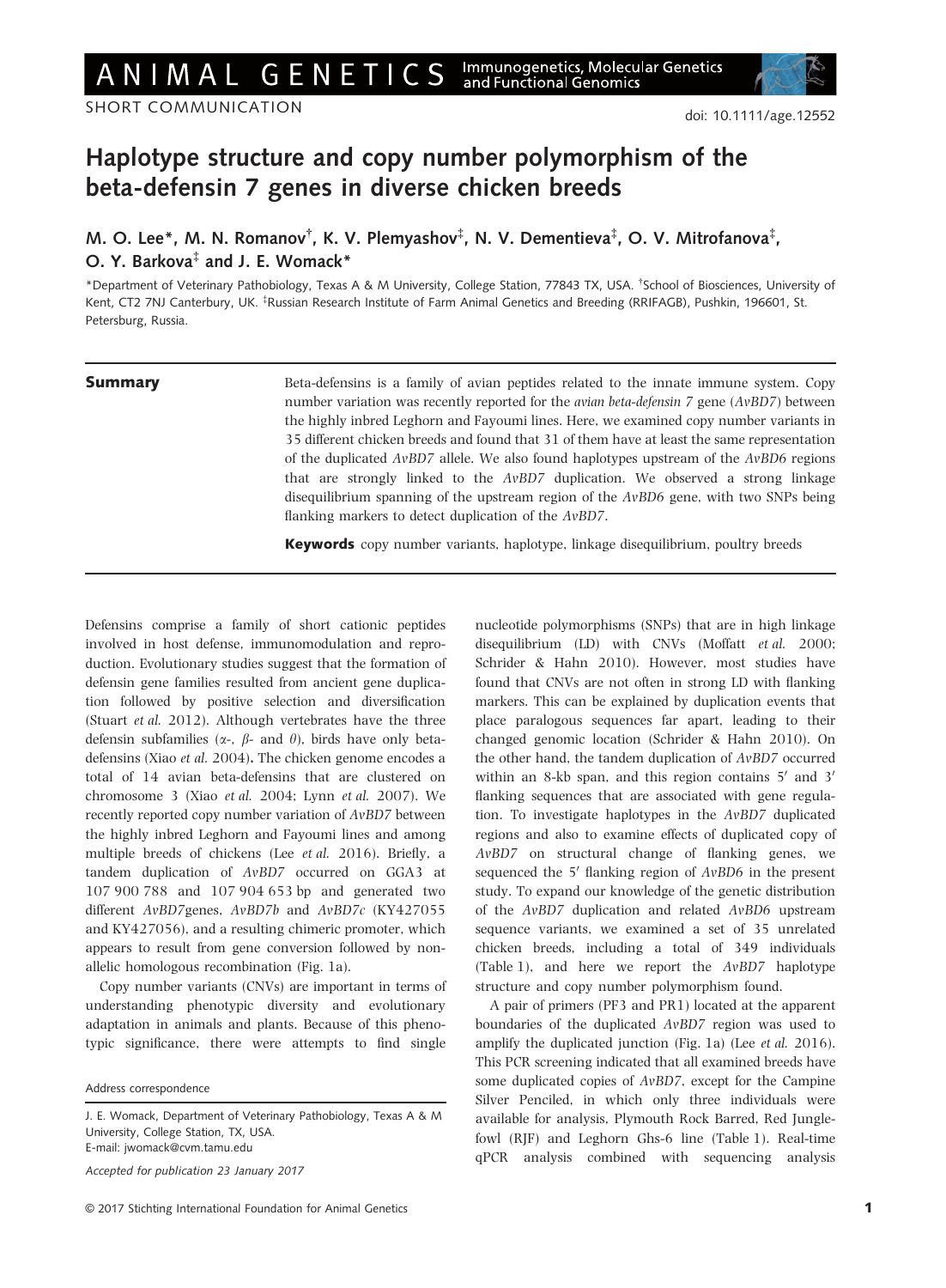#### 2 Lee et al.

Table 1 Presence of AvBD7 duplication in different breeds of chicken

| <b>Breed Name</b>                              | No. of<br>birds | Presence of duplication |                |
|------------------------------------------------|-----------------|-------------------------|----------------|
|                                                |                 | Yes                     | No             |
| Amrock Cuckoo <sup>1</sup>                     | 5               | $\overline{2}$          | 3              |
| Andalusian Blue <sup>1</sup>                   | 10              | 6                       | 4              |
| Aurora Blue <sup>1</sup>                       | 5               | 3                       | $\overline{2}$ |
| Australorp Black <sup>1</sup>                  | 9               | 3                       | 6              |
| Australorp Black Speckled <sup>1</sup>         | 5               | 1                       | 4              |
| Bantam Mille Fleur <sup>1</sup>                | 10              | 4                       | 6              |
| Brahma Buff <sup>1</sup>                       | 5               | 4                       | 1              |
| Brahma Light <sup>1</sup>                      | 5               | $\overline{2}$          | 3              |
| Brown Leghorn (Italian Partridge) <sup>1</sup> | 20              | 9                       | 11             |
| Buttercup                                      | 4               | 1                       | 3              |
| Campine Silver Penciled <sup>1</sup>           | 3               | 0                       | 3              |
| Cochin Black <sup>1</sup>                      | 10              | 4                       | 6              |
| Cochin Black Dwarf <sup>1</sup>                | 3               | 3                       | 0              |
| Cochin Black Speckled Dwarf <sup>1</sup>       | 12              | 11                      | 1              |
| Cochin Blue <sup>1</sup>                       | 10              | $\overline{2}$          | 8              |
| Cochin White Dwarf <sup>1</sup>                | 3               | $\overline{2}$          | 1              |
| Czech Golden <sup>1</sup>                      | 20              | 5                       | 15             |
| Faverolles <sup>1</sup>                        | 15              | 5                       | 10             |
| Fayoumi M5.1 Line                              | 8               | 8                       | 0              |
| Frizzle <sup>1</sup>                           | 20              | 17                      | 3              |
| Hamburg Silver Spangled                        | 4               | $\overline{2}$          | $\overline{2}$ |
| Hamburg Silver Spangled Dwarf <sup>1</sup>     | 8               | 6                       | $\overline{2}$ |
| Moscow Game <sup>1</sup>                       | 20              | 14                      | 6              |
| New Hampshire <sup>1</sup>                     | 20              | 17                      | 3              |
| Plymouth Rock Barred                           | 4               | 0                       | 4              |
| Poland White-crested Black <sup>1</sup>        | 12              | 11                      | 1              |
| Red Junglefowl                                 | 6               | 0                       | 6              |
| Rhode Island Red <sup>1</sup>                  | 12              | 10                      | $\overline{2}$ |
| Russian White <sup>1</sup>                     | 7               | 3                       | 4              |
| Silkie White <sup>1</sup>                      | 20              | 8                       | 12             |
| Sultan <sup>1</sup>                            | 7               | $\overline{2}$          | 5              |
| Sussex Light <sup>1</sup>                      | 17              | 10                      | 7              |
| Ukrainian Muffed <sup>1</sup>                  | 15              | 8                       | 7              |
| Uzbek Game <sup>1</sup>                        | 7               | $\overline{2}$          | 5              |
| Leghorn Ghs-6 Line                             | 8               | $\Omega$                | 8              |
| Total                                          | 349             | 185                     | 164            |
|                                                |                 |                         |                |

<sup>1</sup>Reserve populations maintained at the RRIFAGB gene pool farm, Pushkin, St. Petersburg, Russia are part of an ongoing survey of whole genome variation supported by the Russian Science Foundation.

confirmed that some birds are heterozygous for the duplicated copy of AvBD7. (Fig. 1a).

A fragment of about  $1.2$  kb from the  $3'$  duplication breakpoint and upstream region of AvBD6 was amplified to test haplotype structure and possible LD with the AvBD7. The highly inbred lines of Leghorn Ghs-6, Fayoumi M5.1 and RJF UCD001, the line from which the reference bird originated, and compared sequences with reference sequences, as well as the Silver Spangled Hamburg, Buttercup, Silkie and Brown Leghorn breeds, were used. The sequence of the corresponding region of the chickens that have the duplicated AvBD7 was almost completely identical to the sequence obtained from those that had the single AvBD7 copy across the different breeds. Eight SNPs upstream of AvBD6 were detected including three SNPs in the duplicated region. Two SNPs were in a strong LD with

the duplication event and were located at –731 and –80 bp upstream of the start codon of AvBD6. These included two haplotypes, CGCACACC and AATGTGTT, and heterozygote animals showed both SNPs in this position (Fig. 1b). However, our sequence data demonstrated that the LD was incomplete. Six of eight SNPs differed in the RJF, being out of LD with the AvBD7 duplication, whereas the two SNPs were in the same phase as most other breeds. So, the two SNPs may serve as markers for detecting CNV polymorphisms for AvBD7. We sequenced more RJF birds including males and females from the UCD001 and the other three RJF individuals. Although the RJF has the single AvBD7 copy, we found a reference sequence with the haplotype of ATGTGT that was commonly present in birds with the duplication of AvBD7, except for the two strong SNPs. Other RJF individuals, however, showed heterozygosity (Fig. 1b).

In this study, we report the presence of a tandem duplication of AvBD7 among multiple breeds of chickens including the Fayoumi tested in our previous study (Lee et al. 2016). Gene duplication undergoes four main stages to reach evolutionary preservation: (i) origin of the new copy, (ii) a fixation phase when it is segregating in the population, (iii) a fate determination phase and, finally, (iv) preservation (Innan & Kondrashov 2010). We have not seen the homozygous duplication in the breeds we studied, except for the Fayoumi. So, we can cautiously hypothesize that the duplication of AvBD7 is still in the fixation phase in populations without direct selective pressure since the time when the duplication probably occurred about 3000 years ago. No sequence variation in coding regions of the duplicate and no expressional difference between single copy and duplicate copies support the absence of selective advantage or disadvantage of the new copy (Lee et al. 2016). However, we cannot totally rule out possible selection of the duplicate because there is sequence variation in both promoter regions due to duplication event (Fig. 1).

Here, we report strong conservation of haplotypes among the tested breeds, except for RJF. This suggests a possible origin of the modern haplotype after domestication 5000– 10 000 year ago. Our presented findings further contribute to the understanding of defensin gene family expansion in chickens and will aid in exploring the role of large gene families in formation of host-defense mechanisms.

#### Acknowledgements

We are grateful to Dr. Susan J. Lamont for sharing the DNA samples for the Leghorn Ghs-6 and Fayoumi M5.1 lines. We also thank Dr. Mary E. Delany and Dr. Mark. E. Berres who provided the RJF DNA samples. M.N.R. and O.Y.B. are supported by a grant of the Government of Russian Federation (Contract No. 14. W03.31.0013). Sample collection of the Russian chicken breeds provided for the given